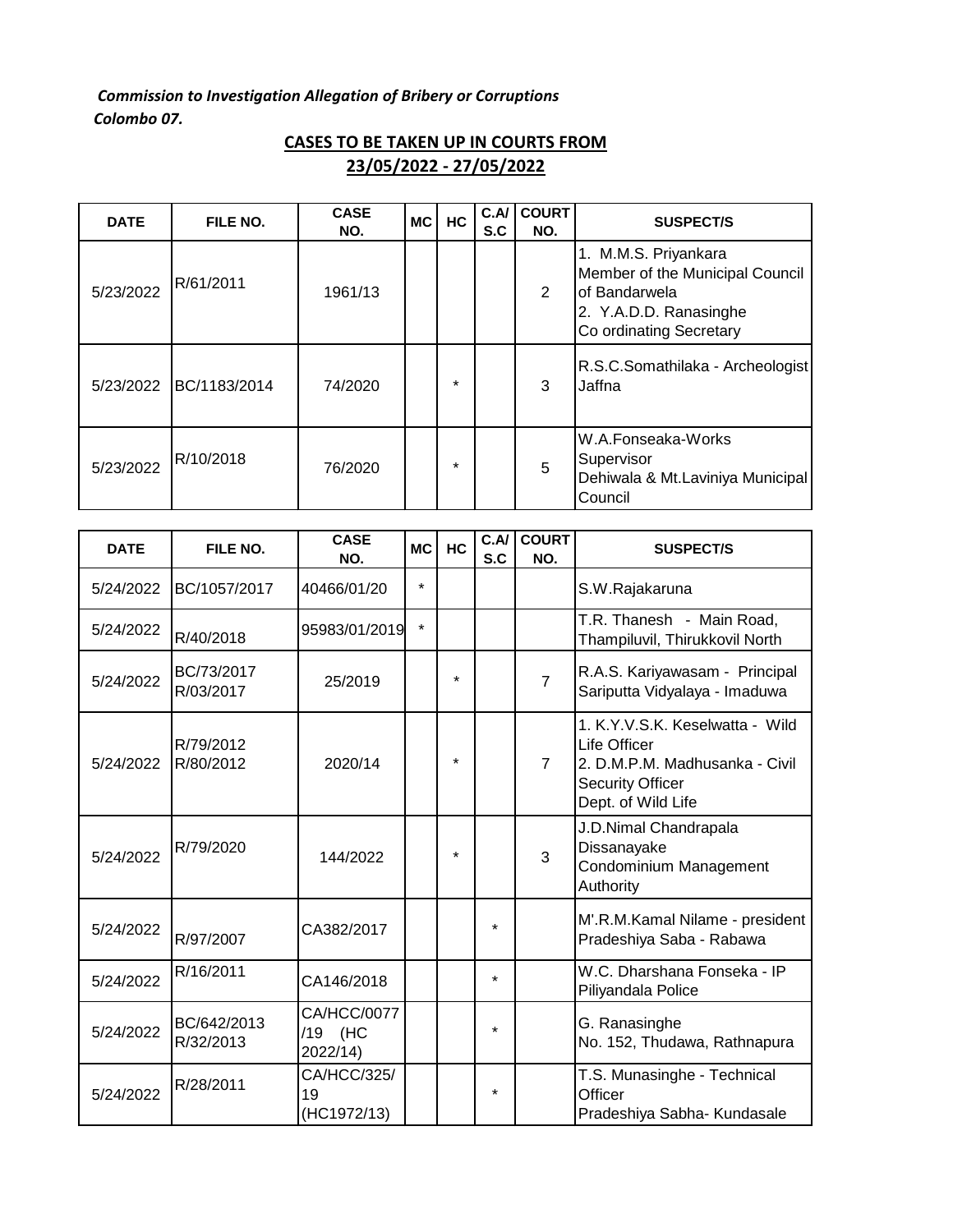| <b>DATE</b> | FILE NO.     | <b>CASE</b><br>NO.     | MC I | HC      | C.A<br>S.C | <b>COURT</b><br>NO. | <b>SUSPECT/S</b>                                                                    |
|-------------|--------------|------------------------|------|---------|------------|---------------------|-------------------------------------------------------------------------------------|
| 5/25/2022   | R/108/2013   | 2136/16                |      | $\star$ |            | 5                   | 1.D.P.S.S. Wijerathne - Excise<br>Officer<br>2.P.H.S.K.De Silva - Excise<br>Officer |
| 5/25/2022   | BC/1493/2013 | 29/2018                |      | $\star$ |            | 3                   | R.M.Heenbandara                                                                     |
| 5/25/2022   | BC/544/2016  | 65/2020                |      | $\star$ |            | 6                   | S.Sarawanabhawan<br>Former Sales Manager-MILCO<br>Company                           |
| 5/25/2022   | R/125/2012   | 124/2021<br>(2122/15)  |      | $\star$ |            |                     | S.H.Susilrathna - PS-8126<br>Eppawala - Police Station                              |
| 5/25/2022   | R/15/2010    | CA/124/2018<br>1928/12 |      |         | $\star$    |                     | T.K.P. Fernando - Interpreter<br>Magistrate Court Horana                            |

| <b>DATE</b> | FILE NO.                   | <b>CASE</b><br>NO. | <b>MC</b> | HC      | C.A/<br>S.C | <b>COURT</b><br>NO. | <b>SUSPECT/S</b>                                                                                                                              |
|-------------|----------------------------|--------------------|-----------|---------|-------------|---------------------|-----------------------------------------------------------------------------------------------------------------------------------------------|
| 5/26/2022   | BC/376/2012                | 20/2017            |           | $\star$ |             | 4                   | B.A. Ranjan Somasinghe -<br>Former Judge<br>Magistrate Court - Moratuwa                                                                       |
| 5/26/2022   | R/54/2018<br>BC/2170/2018  | 87/2021            |           | $\star$ |             | $\overline{2}$      | K.Kemaladasan-Development<br>Officer<br>Pradeshiya Sabha-Alayadivembu                                                                         |
| 5/26/2022   | R/01/2017                  | 45/2020            |           | $\star$ |             | 6                   | W. Somathunga Silva - SI<br>Police Station, Welipanna                                                                                         |
| 5/26/2022   | R/30/2018                  | 131/2021           |           | $\star$ |             | $\overline{4}$      | B.S.Priyadarshana-Excise Officer<br>Narahenpita                                                                                               |
| 5/26/2022   | BC/2005/2014               | 132/2021           |           | $\star$ |             | 5                   | H.M.S.Kumara Herath-IP<br>Police Station-Vavniya                                                                                              |
| 5/26/2022   | R/78/2017<br>BC/2627//2017 | 139/2022           |           | $\star$ |             | 5                   | <u>1.R.Upur Frageein Rangala-</u><br>PC33976<br>2.T.Nandana Pushpa Kumara-<br>PC37457<br>3.K.Premarathna-PC<br>4.L.K.Pradeep Kumara Fernando- |

| <b>DATE</b> | FILE NO.                  | <b>CASE</b><br>NO. | <b>MC</b> | HC      | C.A<br>S.C | <b>COURT</b><br>NO. | <b>SUSPECT/S</b>                                                                   |
|-------------|---------------------------|--------------------|-----------|---------|------------|---------------------|------------------------------------------------------------------------------------|
| 5/27/2022   | R/40/2019<br>BC/1883/2019 | 14891/01/21        | $\ast$    |         |            |                     | S.A.Ajith Kumara Dayapala -<br>PC51014<br>Police Station-Borella                   |
| 5/27/2022   | R/14/2012                 | 2016/14            |           | $\star$ |            | 2                   | 1. S.K. Bandula Kumarasiri - PS<br>2. H.M.M.A. Herath - PC<br>Lunugamwehera Police |